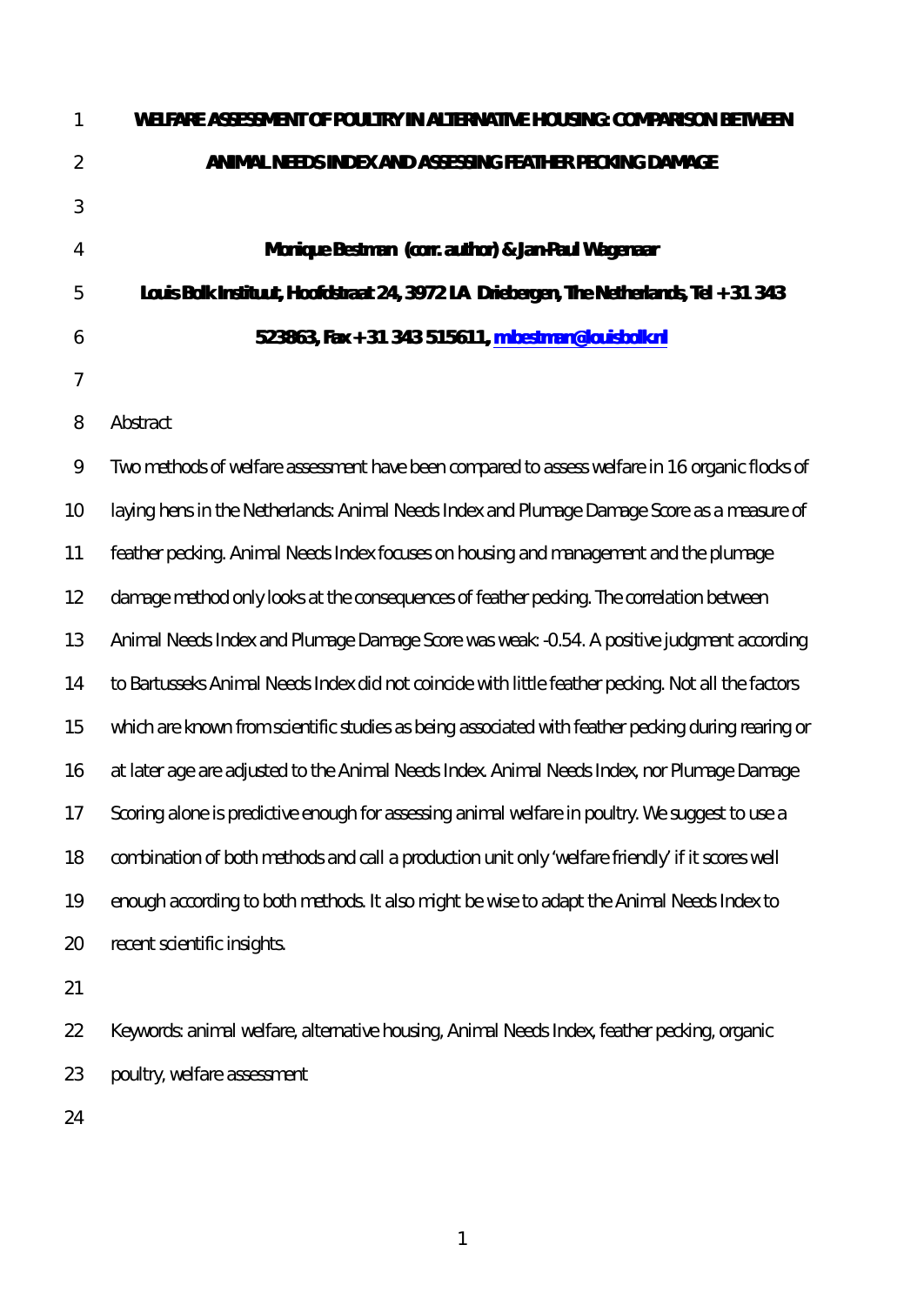#### **Introduction**

2 Based on its appearance (low stocking density (6 animals per m<sup>2</sup>), outdoor area available (4m<sup>2</sup> per animal), as well as nests, perches and litter area available), organic poultry keeping seems to enhance animal welfare. However, feather pecking is still one of the main problems in organic poultry keeping (Bestman & Wagenaar (in press); Kjaer & Sørensen 2002). Feather pecking is an indicator for decreased welfare in both actor (El-Ethey *et al* 2000) and victim (McAdie & Keeling 2000). Two methods of welfare assessment have been compared to assess welfare in organic flocks: Animal Needs Index (ANI; Bartussek 1995) and Plumage Damage Score (PDS) as a measure of feather pecking. The Animal Needs Index focuses on housing and management and it uses a protocol to calculate an index per flock. The condition of the plumage and skin is one of the many aspects that is examined in the Animal Needs Index. However, there is no correction for age, despite the fact that damage caused by feather pecking increases with age. Moreover, because feather damage is one of the many factors in the index, its contribution to the end judgments is relatively small. Points that can be earned with good plumage and skin are only 8% of the maximum number of points that can be earned if all factors are optimum. The plumage damage method, which also calculates a mean per flock, only looks at the consequences of feather pecking.

 A fundamental difference exists between welfare assessment through Animal Needs Index and Plumage Damage Score. The Animal Needs Index assesses factors that 'in general' are known to affect animal welfare. The Plumage Damage method focuses on how the animals in a particular flock assess their environment themselves (if there are shortcomings, they start feather pecking and plumage damage appears).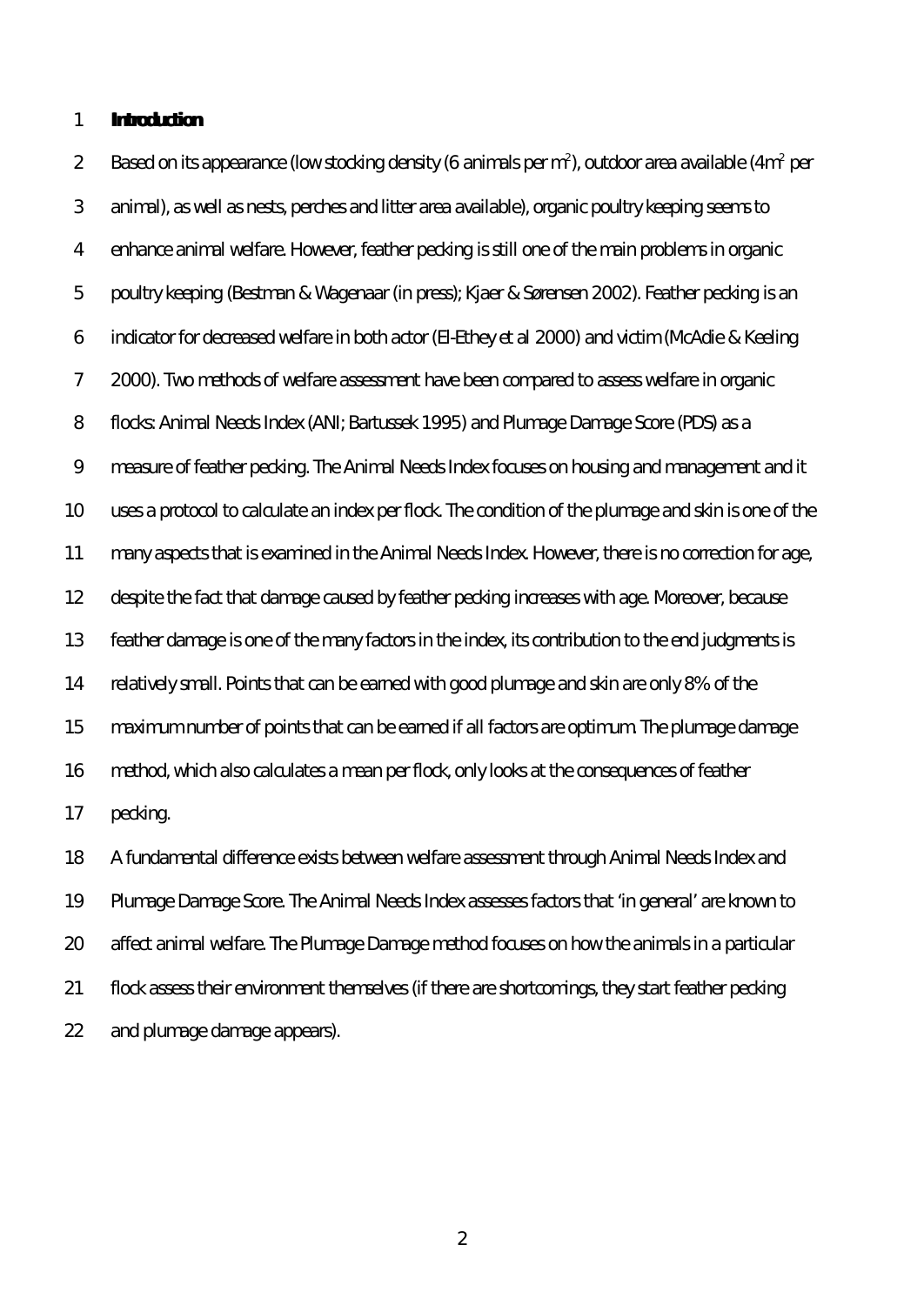## **Methods**

| $\overline{2}$ | For 16 organic flocks of laying hens both Animal Needs Index and Plumage Damage Score were                                  |  |  |  |  |  |  |  |
|----------------|-----------------------------------------------------------------------------------------------------------------------------|--|--|--|--|--|--|--|
| 3              | calculated. In the case of Animal Needs Index one person visited all 16 flocks to measure housing                           |  |  |  |  |  |  |  |
| 4              | systems and interview stockpersons. The protocol used is described by Bartussek (1995).                                     |  |  |  |  |  |  |  |
| 5              | Plumage Damage Score was assessed by 2 different persons when flocks were between 50 and 70                                 |  |  |  |  |  |  |  |
| 6              | weeks of age. Therefore, the body of a hen was divided into 9 areas that were scored on a scale                             |  |  |  |  |  |  |  |
| $\overline{7}$ | from 1 (no damage) to 9 (blood or (old) wound visible). Plumage Damage Score was performed on                               |  |  |  |  |  |  |  |
| $8\,$          | a sample of 40 birds. In order to prevent scoring the same bird twice, in smaller flocks a sample                           |  |  |  |  |  |  |  |
| $\mathcal{Q}$  | size of 20 was used. Birds were randomly scored at a transect, both inside the hen house and in                             |  |  |  |  |  |  |  |
| 10             | the outdoor area. In order not to disturb the animals and to prevent selecting relative tame birds,                         |  |  |  |  |  |  |  |
| 11             | birds were not handled, but scored within a distance of 2 meter from the observer. Based on the                             |  |  |  |  |  |  |  |
| 12             | sample, a mean was calculated for each flock.                                                                               |  |  |  |  |  |  |  |
| 13             | According to their score all flocks were ranked for both methods and the Spearman rank                                      |  |  |  |  |  |  |  |
| 14             | correlation coefficient was calculated.                                                                                     |  |  |  |  |  |  |  |
| 15             | <b>Results</b>                                                                                                              |  |  |  |  |  |  |  |
| 16             | Results are presented in table 1.                                                                                           |  |  |  |  |  |  |  |
| 17             |                                                                                                                             |  |  |  |  |  |  |  |
| 18             | [Table 1]                                                                                                                   |  |  |  |  |  |  |  |
| 19             |                                                                                                                             |  |  |  |  |  |  |  |
| 20             | $R_s = 1-(6 \text{ d}^2)/(n^3 \text{ -}n)$ whereas $R_s$ = Spearman rank correlation coefficient, d=difference in rankscore |  |  |  |  |  |  |  |
| 21             | between ANI and PDS series and n=number of flocks/stables.                                                                  |  |  |  |  |  |  |  |
| 22             |                                                                                                                             |  |  |  |  |  |  |  |
| 23             | $R_s$ between ANI and PDS = -0.54 ( $P < 0.05$ ).                                                                           |  |  |  |  |  |  |  |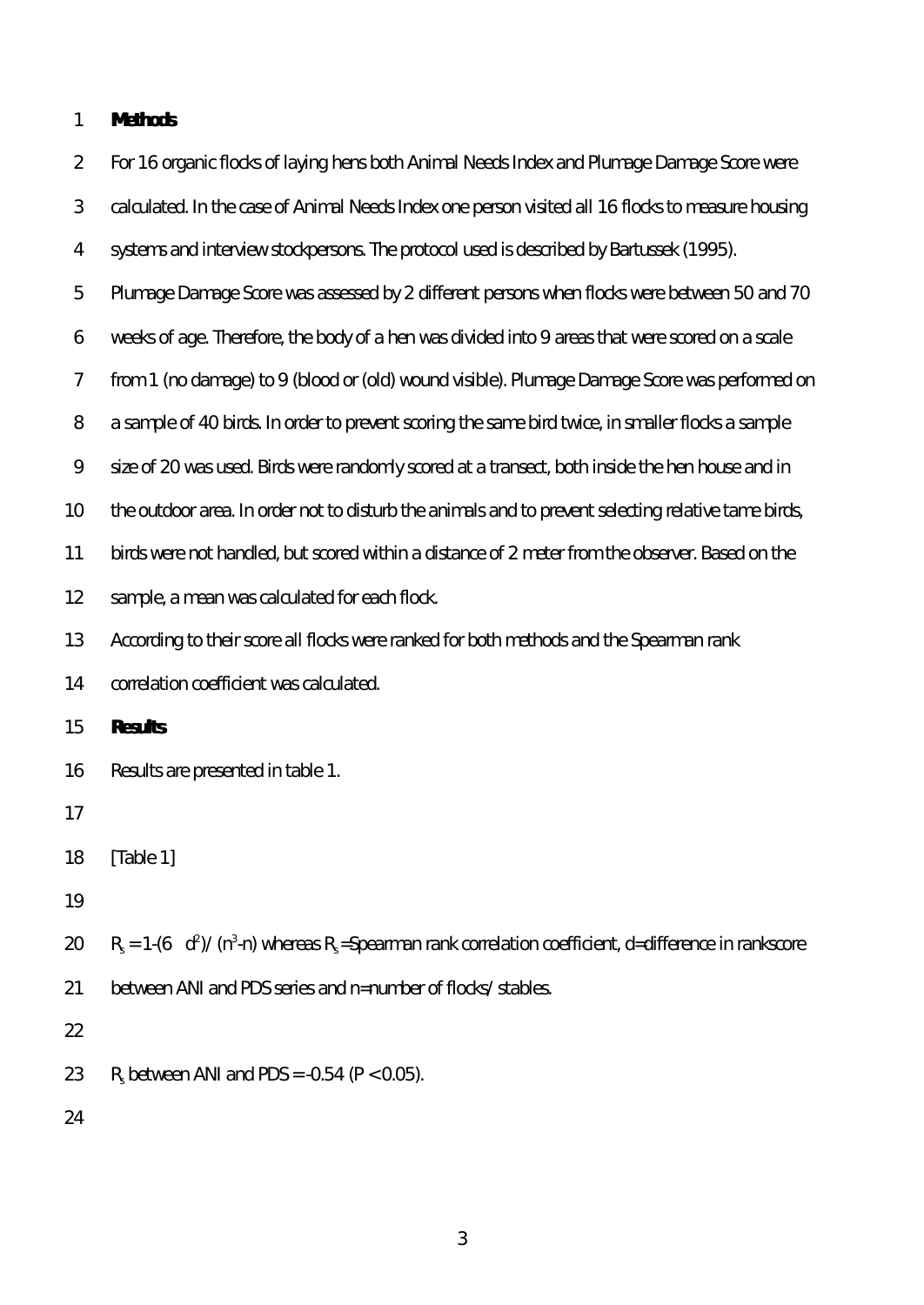#### **Discussion**

 The correlation between Animal Needs Index and Plumage Damage Score was weak. A positive judgment according to Bartusseks Animal Needs Index did not coincide with little feather pecking. Therefore factors other than the ones included in the Animal Needs Index, must determine the extent of feather pecking.

 Circumstances during rearing are of crucial importance for the development of feather 7 pecking, but are not included in the Animal Needs Index. Features during rearing associated with 8 feather pecking in laying hens are: stocking density >10 birds per m<sup>2</sup>, having no access to elevated perches (Huber-Eicher & Audigé 1999), absence of litter (Blokhuis & Arkes 1984; Johnsen *et al* 1998; Huber-Eicher & Sebö 2001), absence of a pecking incentive such as scattered grain (Blokhuis & van der Haar 1992), absence of daylight (Keppler & Lange 2001) and absence of a motherhen (Perré *et al* 2002). The possibility exists that feather pecking starts before the flocks 13 arrive on the laying farm (60% of the organic flocks in the Netherlands are bought at the age of 16-18 weeks (Bestman & Wagenaar in press). This may explain for the low correlation between Animal Needs Index and the Plumage Damage Score.

 Flocks involved in this study were also part of a larger study in which 63 flocks were involved (Bestman & Wagenaar in press). In this study, as well as in another study (Green *et al* 2000), features of laying farms did prove to be associated to the extent of feather pecking. Significant features found by Bestman & Wagenaar (in press), were: a low percentage of hens in the flock using the outdoor run, age at purchase 16-18 weeks and a decreasing number of cockerels present in the flock. Significant factors found by Green *et al* (2000) were less than 50% 22 of the birds from a flock using the outdoor run, diet being changed three or more times during lay, inspections done by one person, no loose litter being left by the end of lay, hen house temperature being less than 20°C, lights turned up when the flock was inspected and bell drinkers being used. Not all of these features are included in the Animal Needs Index.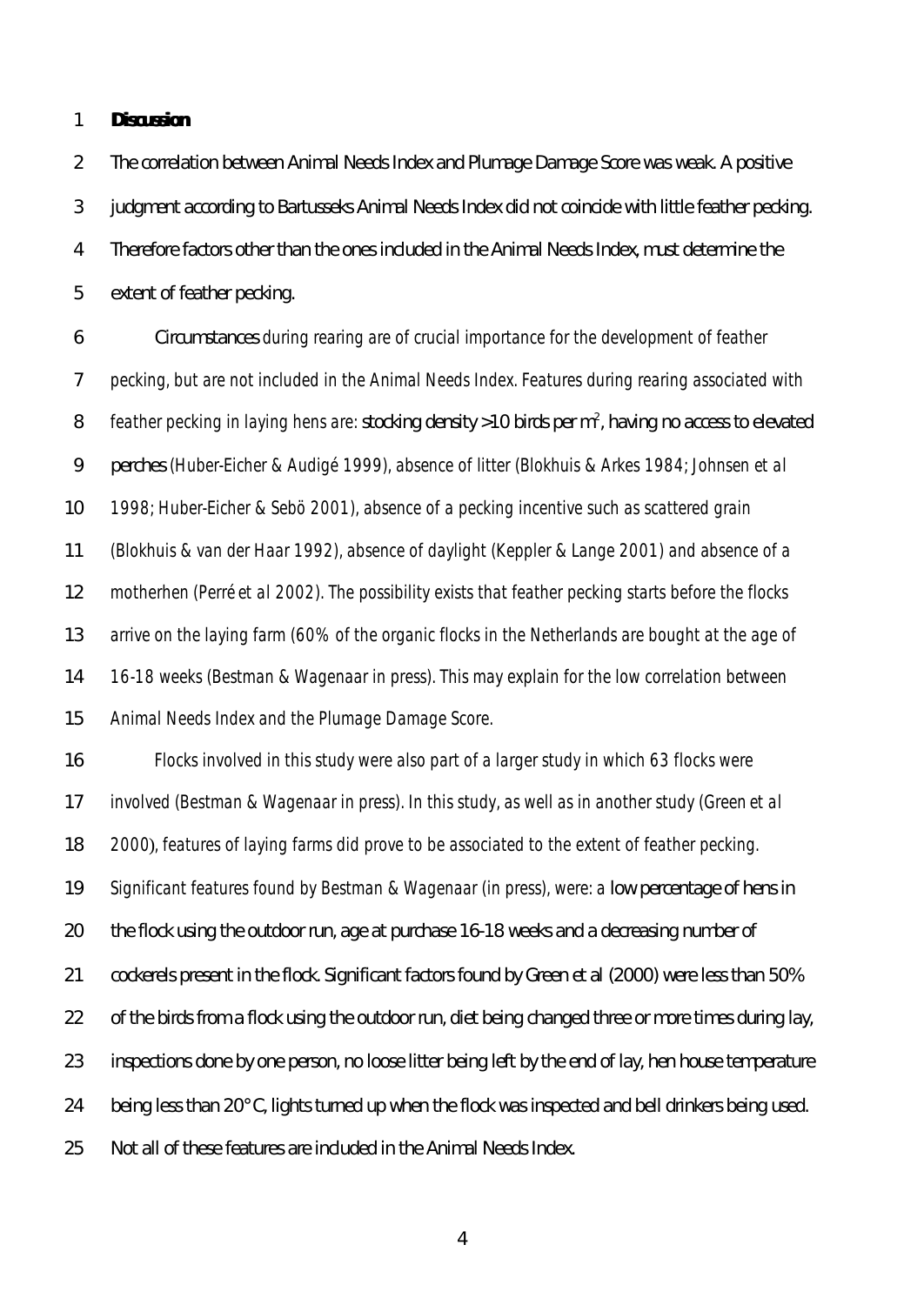Feather pecking is regarded as an indicator for reduced animal welfare in both actor (El- Ethey *et al* 2000) and victim (McAdie & Keeling 2000). The findings of our study suggest that too much emphasis on housing and management features (92% in the ANI-protocol) does not sufficiently predict animal welfare. However, Plumage Damage Score alone does not reflect welfare too. It may be possible that the housing and management is not appropriate, thus enhancing feather pecking, but that beaktrimming or reduced light intensity is used in order to prevent feather pecking damage. Beaktrimming is not welfare friendly because it is painful in the short and in the long term (reviewed by Hughes & Gentle 1995). Poultry kept at low light intensities in general are more afraid (Hughes & Black 1974) and perform more stereotypic pecking (Kjaer & Vestergaard 1999), both indicating decreased welfare.

### **Conclusions**

- Animal Needs Index, which is based mainly on housing and management features, nor Plumage
- Damage Scoring alone is sufficiently predicts animal welfare in organic and other alternative
- 14 poultry flocks. We suggest to use a combination of both methods and call a production unit only
- 'welfare friendly' if it scores well enough according to both methods. It also might be wise to
- adapt the Animal Needs Index to recent scientific insights.

**References**

- **Bartussek H** 1995 *Tiergerechtheitsindex TGI-35L 1995 Legehennen*. Bundesanstalt für
- Alpenländische Landwirtschaft Gumpenstein, Austria
- **Bestman M W P and Wagenaar J P** (in press) Farm level factors associated with feather pecking in
- organic laying hens. *Livestock Production Science*
- **Blokhuis H J and Arkes J G** 1984 Some observations on the development of feather pecking in
- poultry. *Applied Animal Behaviour Science 12*: 145-157
- **Blokhuis H J and van der Haar J W** 1992 Effects of pecking incentives during rearing on feather
- pecking of laying hens. *British Poultry Science 33*: 17-24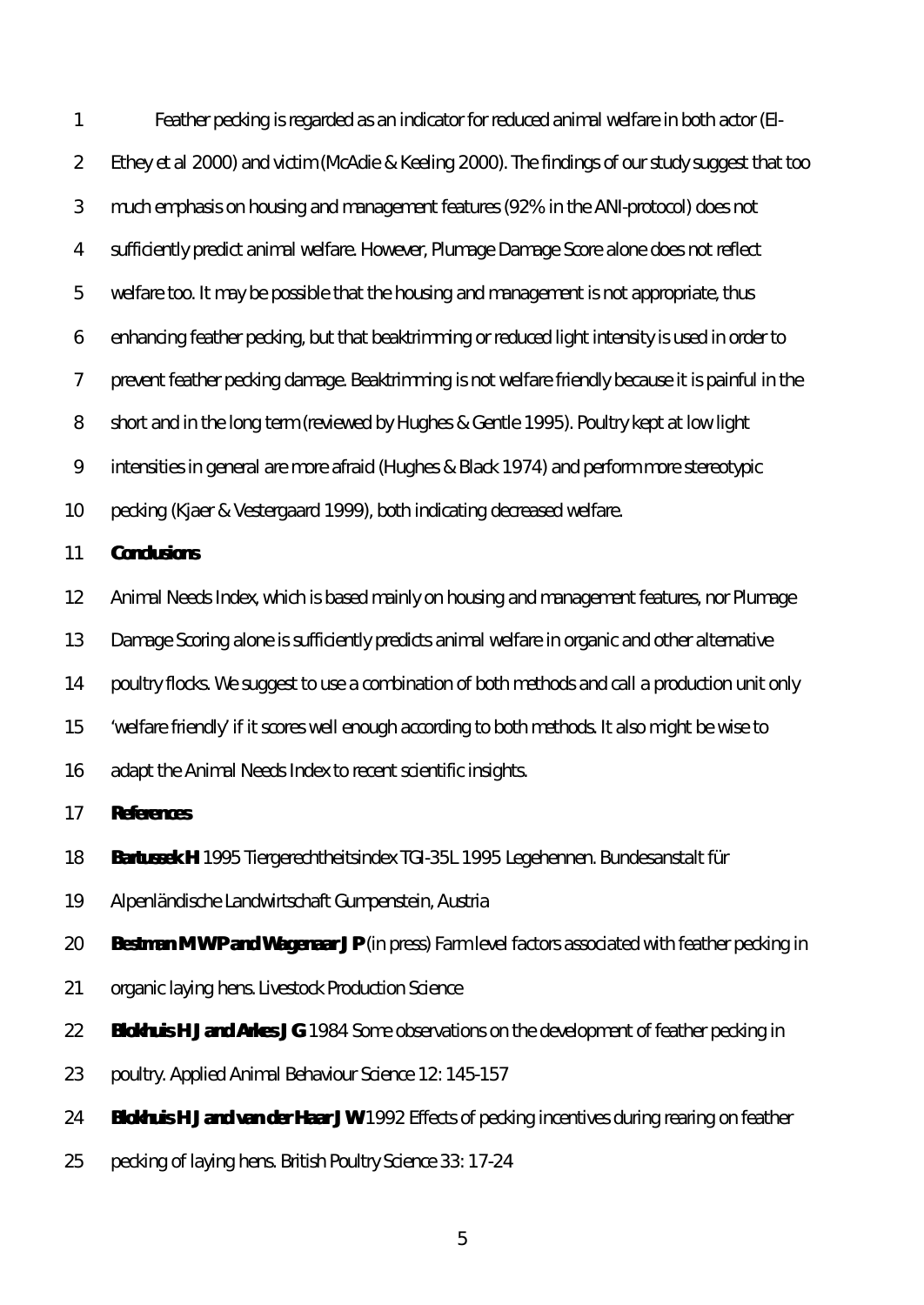- **El-Ethey H, Aerni V, Jungi T W and Wechsler B** 2000 Stress and feather pecking in laying hens in
- relation to housing conditions. *British Poultry Science 41*: 22-28
- **Green L E, Lewis K, Kimpton A and Nicol C J** 2000 A cross sectional study of the prevalence of
- feather pecking in laying hens in alternative systems and its associations with management and
- disease. *The Veterinary Record 147*: 233-238
- **Huber-Eicher B and Audigé L** 1999 Analysis of risk factors for the occurrence of feather pecking
- in laying hen growers. *British Poultry Science 40*: 599-604
- **Huber-Eicher B and Sebö F** 2001 The prevalence of feather pecking and development in
- commercial flocks of laying hens. *Applied Animal Behaviour Science 74*: 223-231
- **Hughes B O and Black A J** 1974 The effect of environmental factors on activity, selected
- behaviour patterns and fear of fowls in cages and pens. *British Poultry Science 15*: 375-380
- **Hughes B O and Gentle M J** 1995 Beak trimming in poultry: its implications for animal welfare*.*
- *World's Poultry Science Journal 51*: 51-61
- **Johnsen P, Vestergaard K S and Nørgaard-Nielsen G** 1998 Influence of early rearing conditions on
- the development of feather pecking and cannibalism in domestic fowl. *Applied Animal Behaviour*
- *Science 60*: 25-41
- **Keppler C and Lange K** 2001 Erfolg mit der Bio-Junghenne. *Bioland 1*: 8-9
- **Kjaer J B and Sørensen P** 2002 Feather pecking and cannibalism in free-range laying hens as
- affected by genotype, dietary level of methionine + cysteine, light intensity during rearing and age
- at first access to the range area. *Applied Animal Behaviour Science 76*: 21-39
- **Kjaer J B and Vestergaard K S** 1999 Development of feather pecking in relation to light intensity.
- *Applied Animal Behaviour Science 62*: 243-254
- **McAdie T M and Keeling L J** 2000 Effect of manipulating feathers of laying hens on the incidence
- of feather pecking and cannibalism. *Applied Animal Behaviour Science 68*: 215-229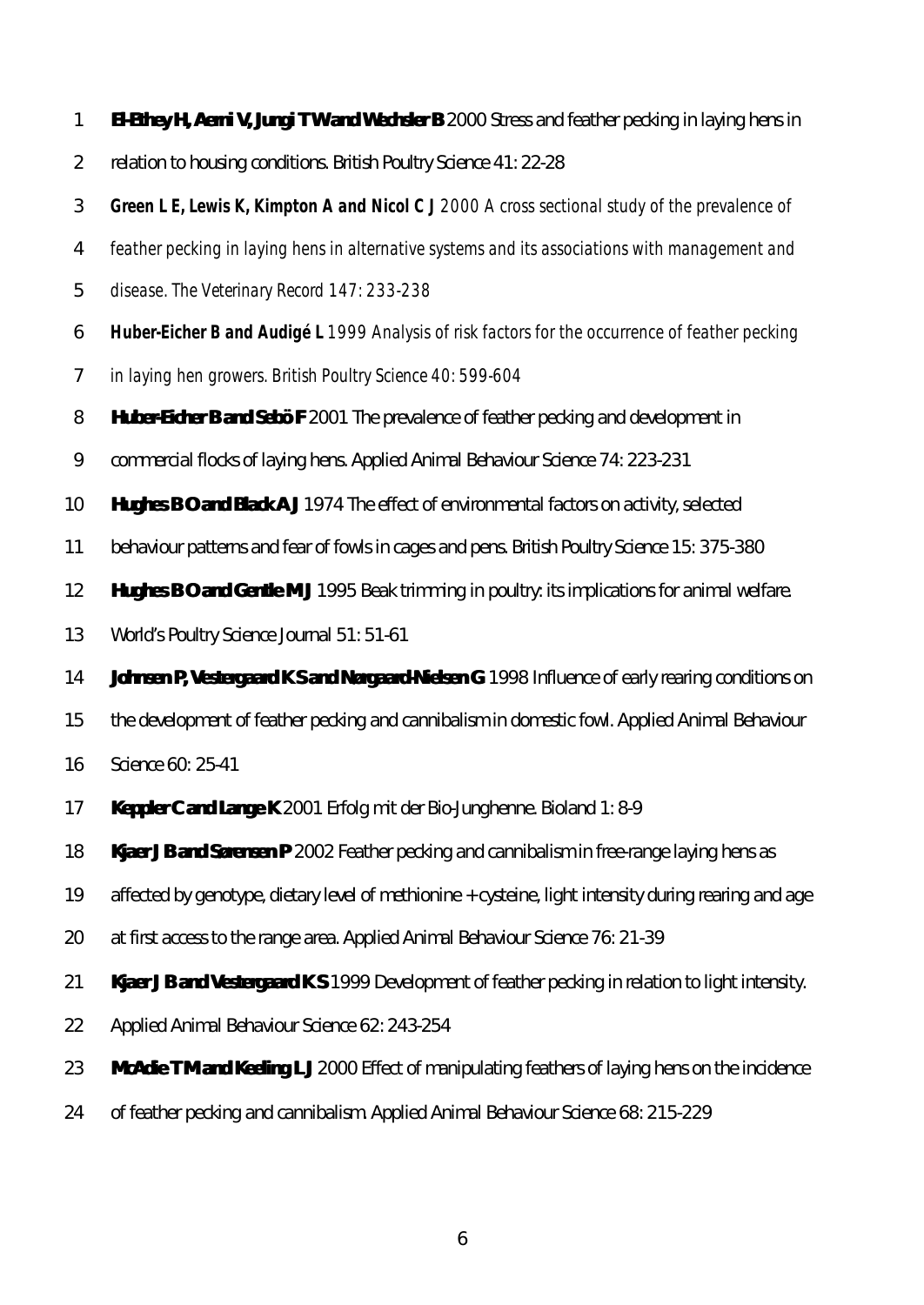- **Perré Y van, Wauters A and Richard-Yris M** 2002 Influence of mothering on emotional and social
- reactivity of domestic pullets*. Applied Animal Behavioural Science 75*: 133-146

# **Acknowledgements**

Thanks to Mirjam Velter and Marlies Beukenkamp for assessing ANI and PDS respectively